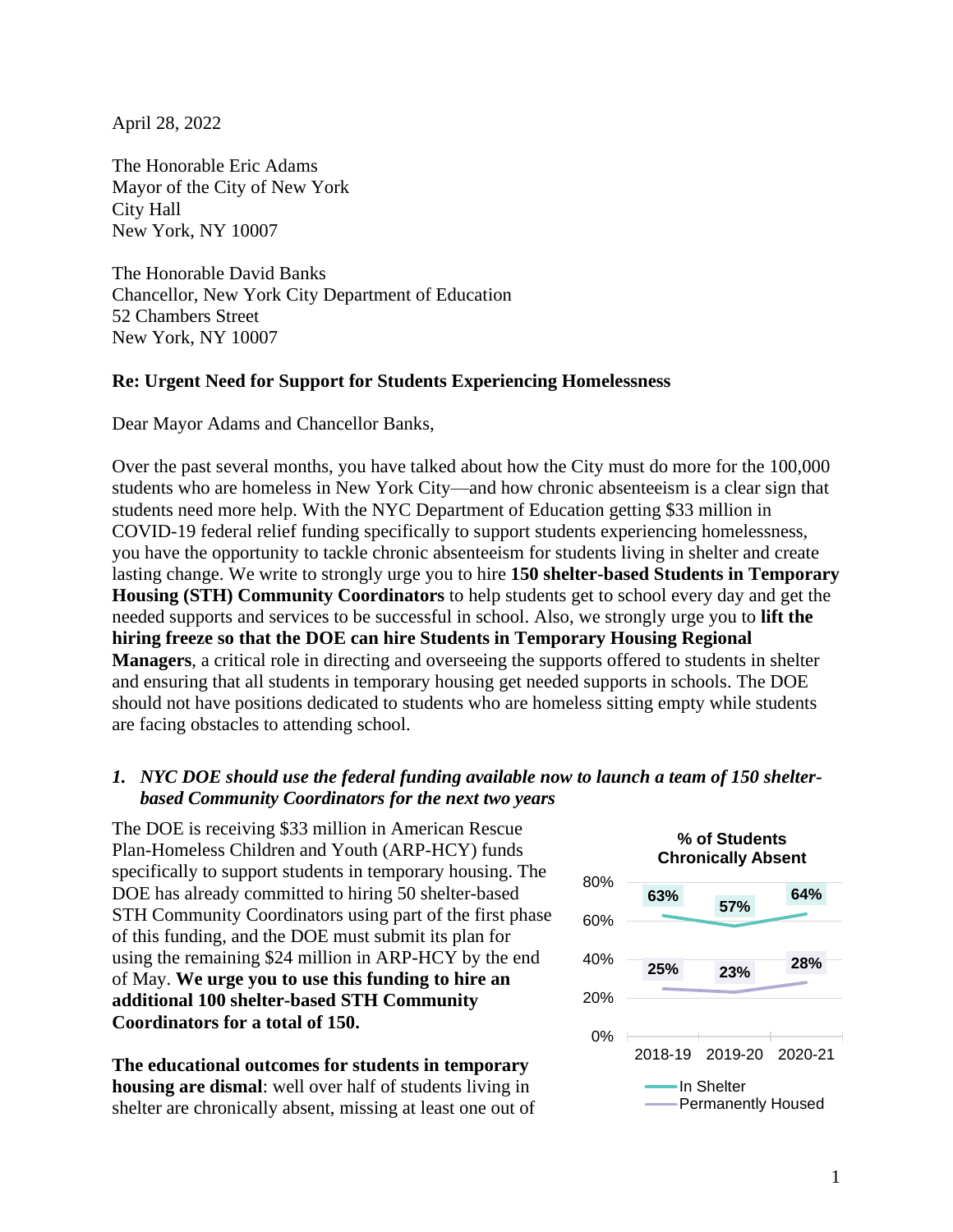every 10 school days; students in shelter transfer schools mid-year at 4.4 times the rate of their permanently housed peers; and only 60% graduate high school in four years, 22 percentage points lower than the graduation rate for permanently housed students.

Far too many students in shelter are simply not making it to school regularly to benefit from the services available there**.** That is why it is imperative that the DOE use available funding to invest in shelter-based supports to help parents and students where they are.

With 60% of students living in shelter chronically absent from school, it is important to have someone on the ground in the shelter who can partner directly with families, determine why a particular child is missing school, and resolve the problem. If the bus isn't coming, the staff could work with the DOE's Office of Pupil Transportation to resolve the problem; if the child doesn't have clean clothing to wear to school, the staff could connect the family to laundry services; if the parent is unable to get a child to the bus because of competing job and childcare responsibilities, the staff could help figure out a plan.

DOE shelter-based staff are needed to:

- Build trusting relationships with parents and students, shelter staff, and school staff to proactively address educational concerns;
- Use data from DOE and DHS to identify students struggling with attendance and identify trends;
- Convene regular meetings with shelter-based staff to develop action plans to improve student attendance, bringing in staff from different schools as needed;
- Follow up with the family/student and shelter- and school-based staff to ensure action plans move forward;
- Regularly monitor data for improved attendance and work with shelter- and school-based staff to provide encouragement to students and parents, including celebrating parents and students who have improved attendance;
- Work with STH Regional Managers and schools to develop programing and services for students in shelter using McKinney-Vento grant funds and Title I STH funding;
- Design, coordinate, and implement targeted outreach efforts to ensure that students in shelter are connected with available supports and services, including Summer Rising, afterschool programs, programming funded using McKinney-Vento and Title I STH fundings, 3-K and pre-K, and SYEP. Robocalls, emails, or one or two personalized calls are not enough (many parents in shelter have limited cell phone plans and limited access to technology)—and students living in shelter disproportionately miss out on these programs. In-person engagement on multiple occasions is necessary to support students and families in registering for these programs and ultimately participating.

It is extremely challenging for schools to lead the work described above because students are placed in shelters all across the City, and their school is often located far away from their shelter. Per their right under federal law, the majority of students in shelter continue to attend the school they attended prior to entering shelter, which offers tremendous stability for students when so much is unstable outside of school. For example, the roughly 310 children at Junius Family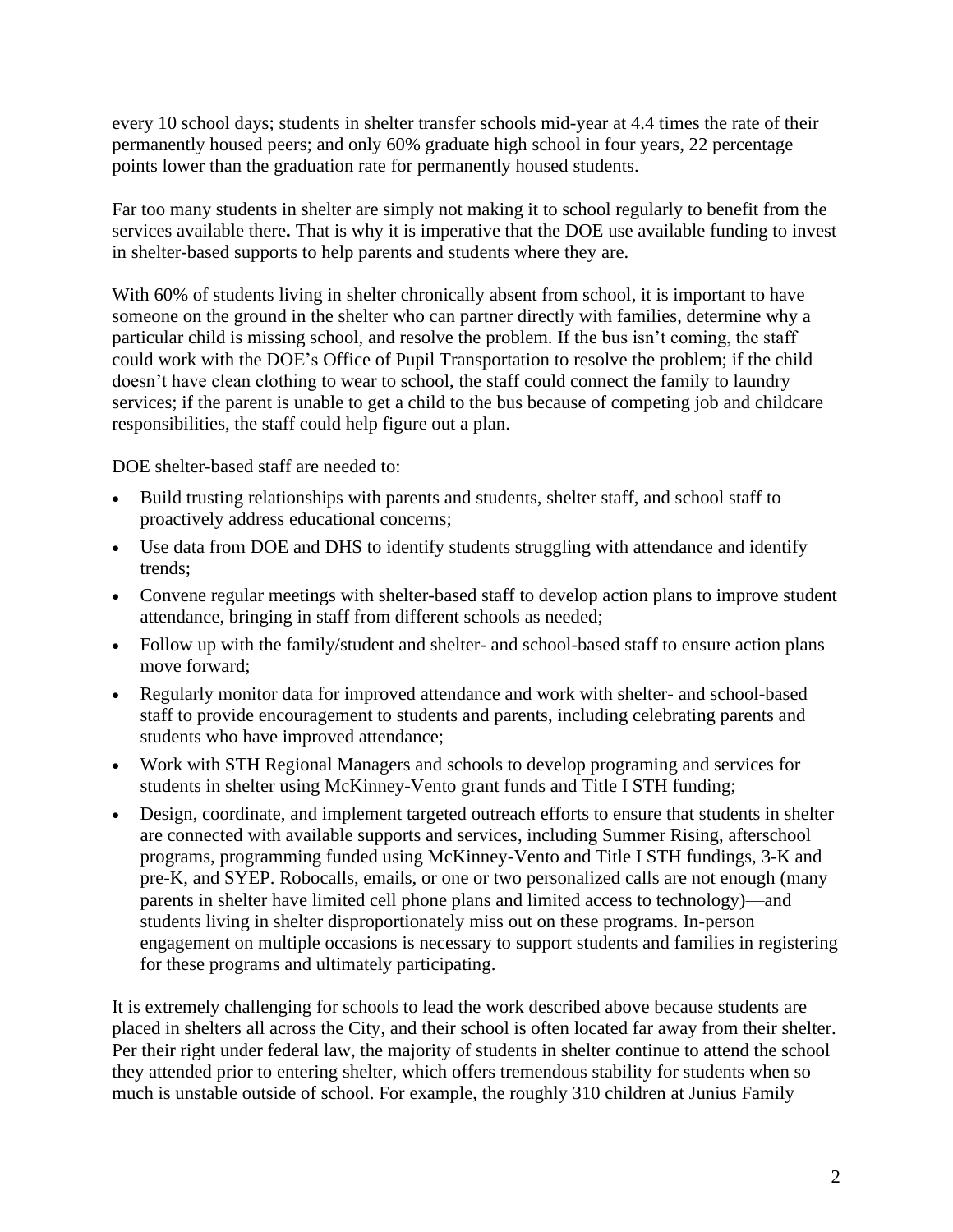Residence who are enrolled in school attend over 160 different schools, and the 65 children at Crotona Family Shelter who are enrolled in school attend over 50 different schools.

Unfortunately, the current shelter-based DOE staff are not in a position to lead this work either. Currently there are approximately 115 Family Assistants assigned to help families in shelter, a number that has not grown over the past decade even though the number of school-age children [in shelter has increased by 40%.](https://www.nysteachs.org/data-on-student-homelessness) Furthermore, the Family Assistant title is a very low-paying position [\(\\$28,000 for 10 months\)](https://www.uft.org/your-rights/salary/doe-and-city-salary-schedules/paraprofessionals-salary-schedule-2018-2021), making it hard to recruit and retain staff who have the skills needed to help families navigate NYC's complex school system. And shelter provider staff are focused on connecting families with social services and permanent housing; they do not have sufficient capacity to address the educational needs of students.

To ensure students in shelter can access a high-quality education that can, over time, reduce family homelessness, the DOE must build a team of shelter-based staff with the skills, and commensurate compensation, to effectively resolve educational barriers and connect students with school and other educational supports. [Over 40 organizations](https://www.advocatesforchildren.org/sites/default/files/library/sth_recommendations_next_admin_11.2021.pdf?pt=1) called on the new [Administration to do just that, starting by hiring 150 shelter-based DOE Community](https://www.advocatesforchildren.org/sites/default/files/library/sth_recommendations_next_admin_11.2021.pdf?pt=1)  [Coordinators.](https://www.advocatesforchildren.org/sites/default/files/library/sth_recommendations_next_admin_11.2021.pdf?pt=1) We appreciate that the DOE listened to stakeholders and included the hiring of 50 shelter-based Community Coordinators in its plan for using phase 1 of the ARP-HCY funds. But 50 Coordinators are not nearly enough, and we urge the City to fund 100 additional Community Coordinators using a portion of the phase 2 ARP-HCY funds. We understand that the federal funding would allow the DOE to hire Community Coordinators for two years. We strongly believe that in those two years, the Coordinators could have a far-reaching impact in addressing chronic absenteeism during the Mayor's first term. Launching a two-year program would present an opportunity to learn more about systemic barriers to regular attendance for students living in shelters and effective approaches to addressing chronic absenteeism, allowing the City to assess what should be continued or changed once the federal funding expires.

## *2. The City should lift the hiring freeze to allow the DOE to hire Students in Temporary Housing Regional Managers*

There are 14 Regional Managers responsible for:

- supporting the 28,000 students in shelter PLUS the more than 65,000 students in temporary doubled up arrangements who are protected as homeless under the federal McKinney-Vento Act;
- supervising the STH Family Assistants in over 200 shelters;
- developing, coordinating, and recruiting for out-of-school time programming like Brooklyn North's [SIMBA and ASET](https://www.nydailynews.com/new-york/education/ny-metro-champion-for-brooklyns-homeless-high-school-kids-20181102-story.html) programs; and
- providing support to 1,600 schools on matters related to students in temporary housing (effectively using Title I STH funds, busing, address verification, immunization requirements, consent for services for unaccompanied youth, protecting students impacted by domestic violence, etc.).

There are simply not enough hours in the day for 14 Managers to adequately do this work.